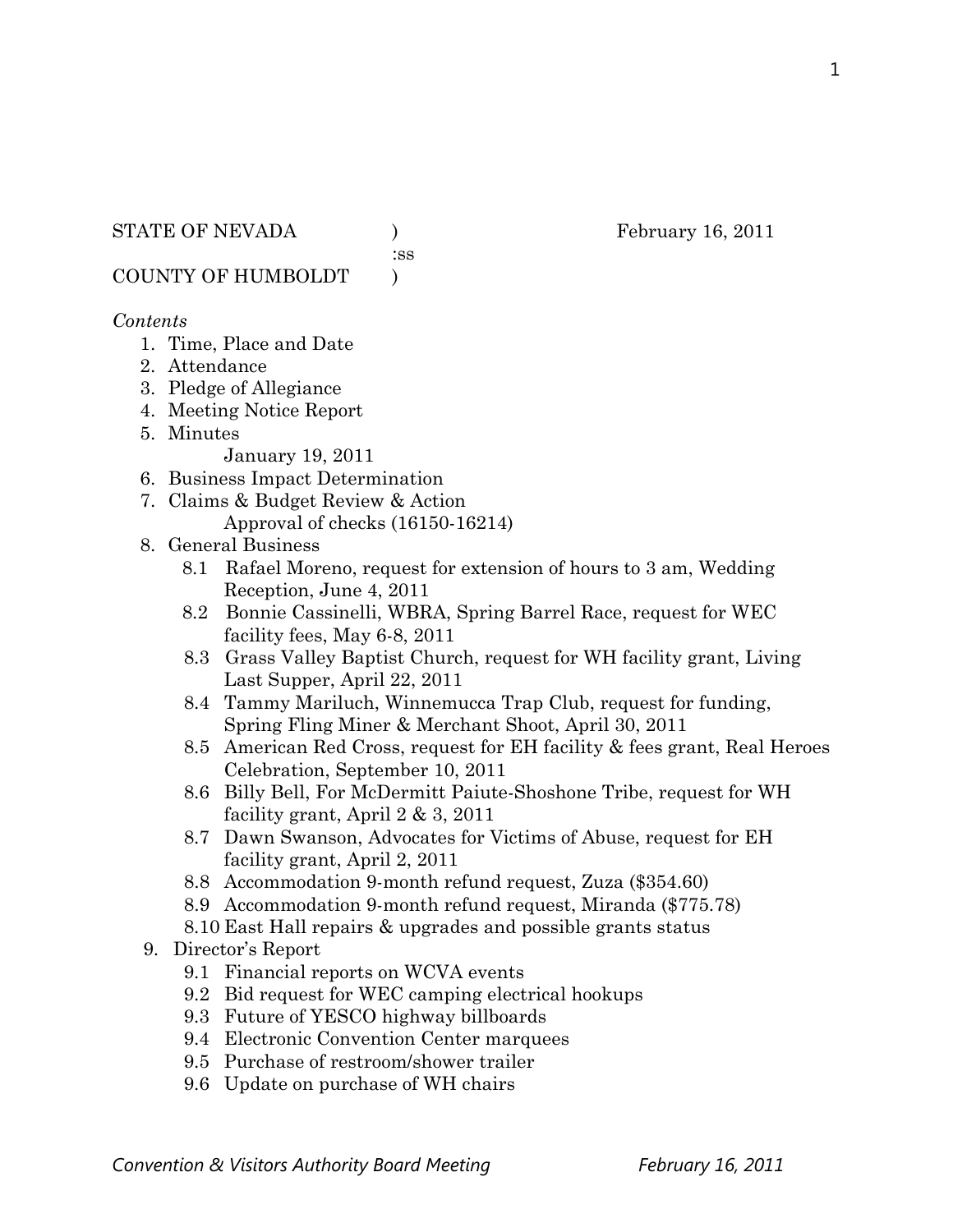- 10. Board Secretary & Counsel Report
	- 11.1 Monthly report including compliances
	- 11.2 Receipt of offer to sell old parking lot and adjacent parcel to WCVA, review of prior negotiations, legal matters, appraisal matters, discussion and possible action or actions on offer and on appraisal
	- 11.3 Report on delinquencies and liens status
	- 11.4 Prior meeting compliances
	- 11.5 EH carpet and painting projects update
- 11. Board Administrator 12.1 January reports
- 12. Other Reports
- 13. Next Meeting Date
- 14. Adjournment

#### 1B**MINUTES FEBRUARY 16, 2011**

- **1. Time, Place and Date.** The Winnemucca Convention and Visitors Authority met in regular session in full conformity with the law at the Winnemucca Convention Center, West Hall, Winnemucca, Nevada at 4:10 pm on Wednesday, January 19, 2011 with Vice Chairman Rodd William Stowell presiding.
- *2.* **Attendance.** *Convention and Visitors Authority Board Officials Present:*

| Terry Boyle           | Chairman and Hotel Representative         |  |
|-----------------------|-------------------------------------------|--|
| Rodd William Stowell  | Vice Chairman and Business Representative |  |
| Don Stoker            | Treasurer and Motel Representative        |  |
| Dan Cassinelli        | County Representative                     |  |
| Joyce Sheen           | City Representative                       |  |
| <b>Bill Macdonald</b> | Secretary and Counsel                     |  |
| Kendall Swensen       | Board Administrator                       |  |
|                       |                                           |  |

*Convention and Visitors Authority Board Officials Absent:*  None

| <b>Staff Members Present:</b> |                                           |  |
|-------------------------------|-------------------------------------------|--|
| Kim Petersen                  | Director                                  |  |
| <b>Shelly Noble</b>           | Administrative Clerk                      |  |
| <i>Others Present:</i>        |                                           |  |
| Bonnie Cassinelli             | <b>Wmca Barrel Racing Association</b>     |  |
| Barbara Stanton               | American Red Cross                        |  |
| Ami Rogers                    | American Red Cross                        |  |
| <b>Steve Cochrane</b>         | Grass Valley Baptist Church               |  |
| Myrna Smart                   | Ft McDermitt Paiute-Shoshone Tribe        |  |
| Maxine Smart                  | Ft McDermitt Paiute-Shoshone Tribe        |  |
| Dwayne Red Star               | <b>Ft McDermitt Paiute-Shoshone Tribe</b> |  |
|                               |                                           |  |

**Convention & Visitors Authority Board Meeting February 16, 2011**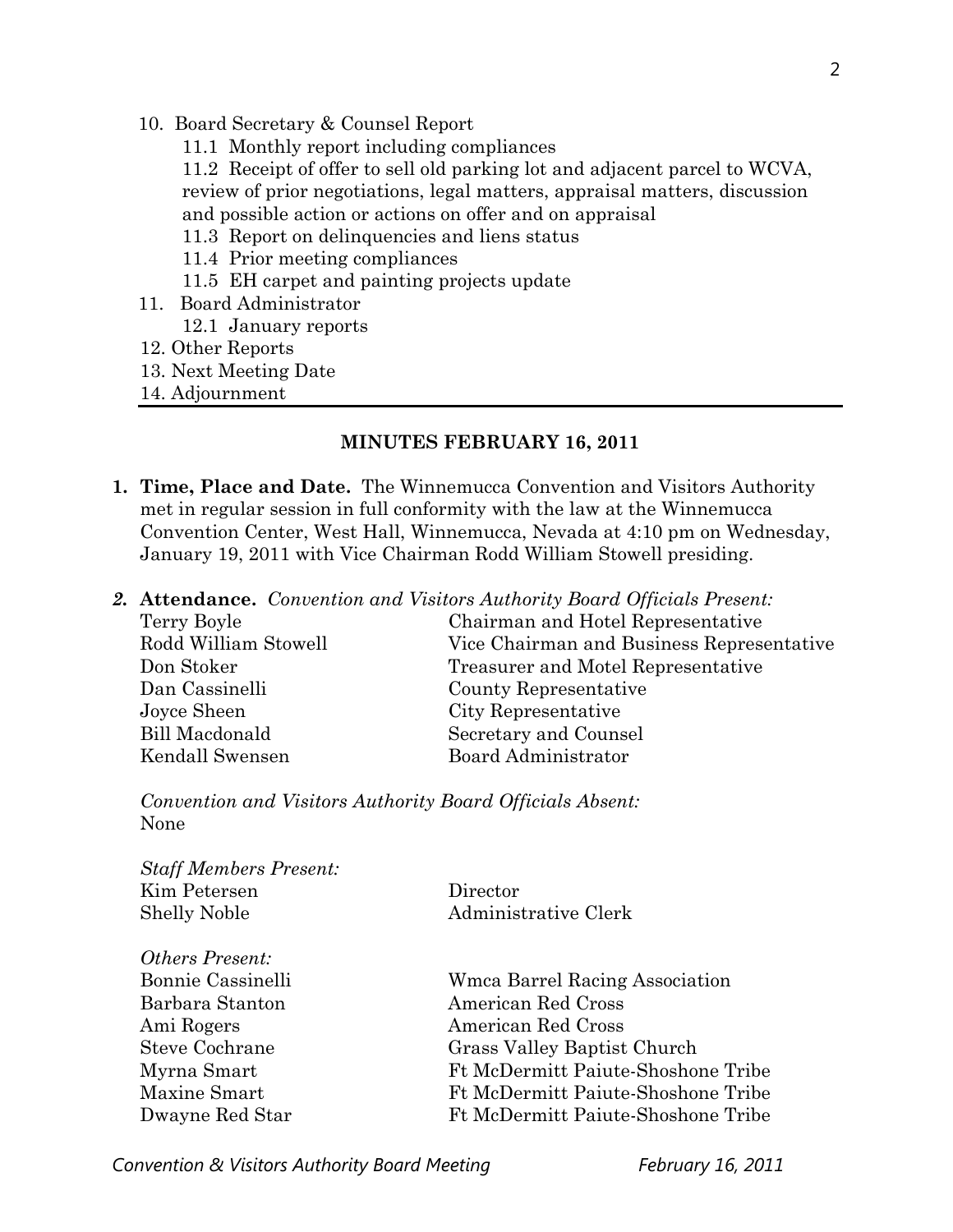| Jeff Johnson   | Grass Valley Baptist Church |  |
|----------------|-----------------------------|--|
| John Arant     | Wmca Trap Club              |  |
| Vic Christison | Wmca Trap Club              |  |
| Doug Cain      | Wmca Trap Club              |  |
| Tammy Mariluch | Wmca Trap Club              |  |
|                |                             |  |

#### **3. Pledge of Allegiance.**

#### **4. Meeting Notice Report.**

Vice Chairman Stowell reported that notice, including meeting agenda, was posted by Shelly Noble by 9:00 am Friday, February 11, 2011 at Humboldt County Library, Court House, Post Office, City Hall and Convention Center West Hall. No persons have requested mailed notice during the past six months.

#### **5. Minutes.**

Prior meeting minutes of January 19, 2011 were reviewed. *Joyce Sheen made a motion to accept the minutes of the January 19, 2011 meeting. Motion carried, 3-0. Terry Boyle and Dan Cassinelli were not present for this vote.* 

- **6. Business Impact Determination.** After review of the February 16 2011 agenda, *Don Stoker made a motion that no proposed agenda item is likely to impose a direct and significant economic burden on a business or directly restrict formation, operation, or expansion of a business. The motion carried, 3-0. Terry Boyle and Dan Cassinelli were not present for this vote.*
- **7. Claims.** The following claims were submitted for payment and approved on February 16, 2011:

| <b>BANK ACCOUNT</b> | <b>CHECK NUMBERS</b> | AMOUNT       |
|---------------------|----------------------|--------------|
| Nevada State Bank   | 16150-16214          | \$214,048.52 |

*Rodd William Stowell made a motion to approve all claims as submitted. The motion carried, 3-0. Terry Boyle and Dan Cassinelli were not present for this vote.*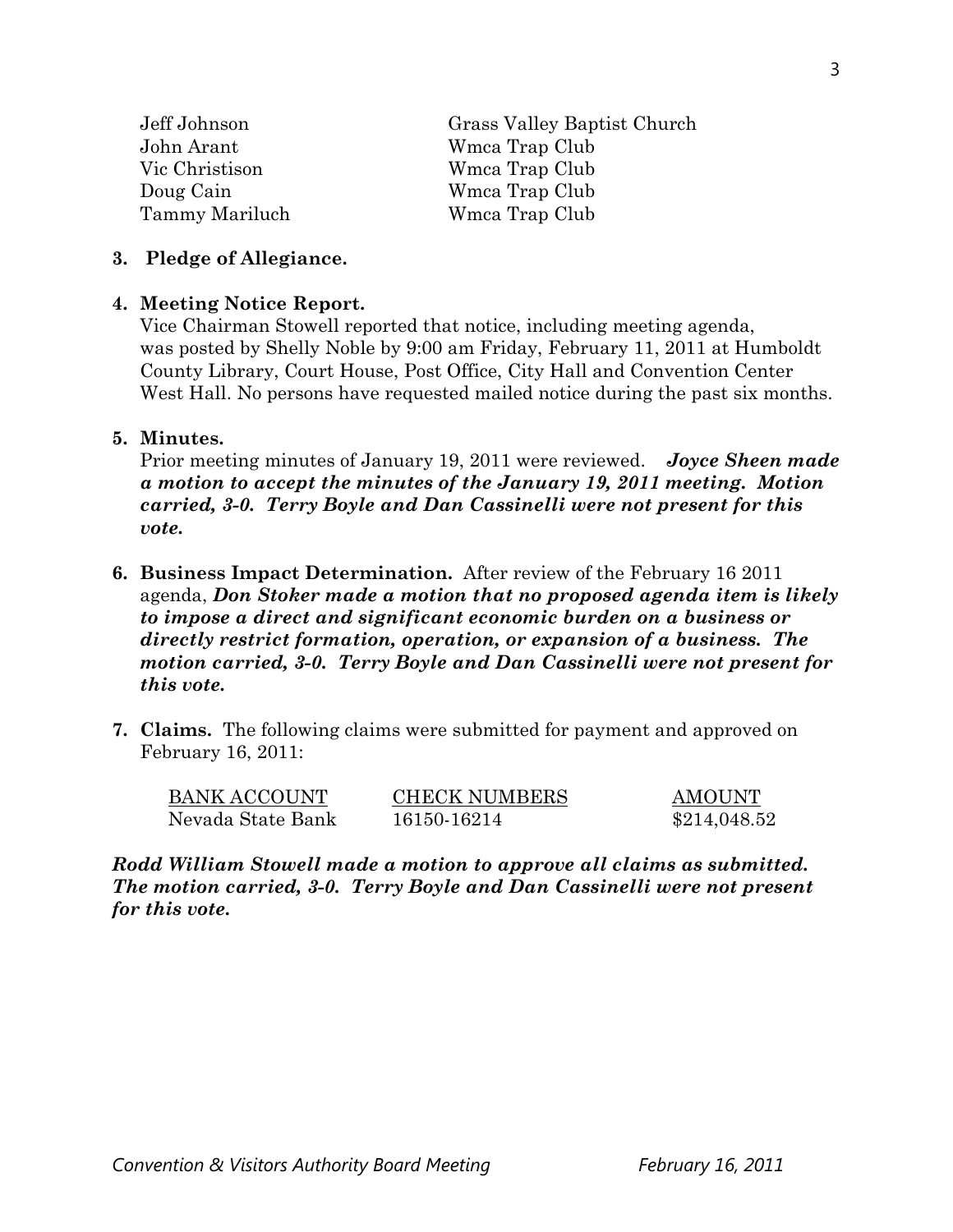### **8. General Business.**

## **8.1 Rafael Moreno, request for extension of hours to 3 am, Wedding Reception, June 4, 2011**

Mr. Moreno did not appear before this board. No action taken.

## **8.2 Bonnie Bassinelli, WBRA, request for WEC facility fees, Spring Barrel Race, May 6-8, 2011**

When this board approved Cooperative Funding for this year they granted facility fees of \$900 to this organization for their event to take place in the outside, main arena. Mrs. Cassinelli is here today to request that award be amended to cover the rental fees of the Indoor Event Center. By moving the barrel race inside they feel their attendance and participation will increase by 30-50%. The unpredictable weather and condition of the ground in the outdoor arena were reasons given in support of moving inside. *Don Stoker made a motion approving payment of facility fees for the Indoor Event Center for the WBRA Spring Barrel Race, May 6-8, 2011. Motion approved, 4-0. Dan Cassinelli was not present for this vote.* 

## **8.3 Donation to City of Winnemucca Special Events Fund**

Last year WCVA gave the City of Winnemucca a donation in the amount of \$10,000 to help offset some of the expenses incurred during our larger events. Board members discussed making another donation this year. *Don Stoker made a motion approving a \$10,000 donation to the City of Winnemucca Special Events Fund. Motion carried, 4-0. Dan Cassinelli was not present for this vote.* 

## **8.4 Grass Valley Baptist Church, request for WH facility grant, Living Last Supper, April 22, 2011**

Jeff Johnson and Steve Cochrane came before this board to request the use of the West Hall of the Convention Center for what they plan to be an annual event, Living Last Supper on April 22, 2011. This will be a dramatic presentation open to the public. *Joyce Sheen made a motion approving a WH facility grant, 2 rooms (\$240), for the Grass Valley Baptist Church Living Last Supper on April 22, 2011. Motion carried, 4-0. Dan Cassinelli was not present for this vote.* 

## **8.5 Tammy Mariluch, Winnemucca Trap Club, request for funding, Spring Fling Miner & Merchant Shoot, April 30, 2011**

The Winnemucca Trap Club has been active in making improvements to their facility and attracting people out there to utilize it year round. On most of their events they break even, but they are not huge money-makers. Last year at this event they had 150 shooters and they are hoping to have 200 shooters this year. Their goal is to hold the Nevada State Shoot, which is a 5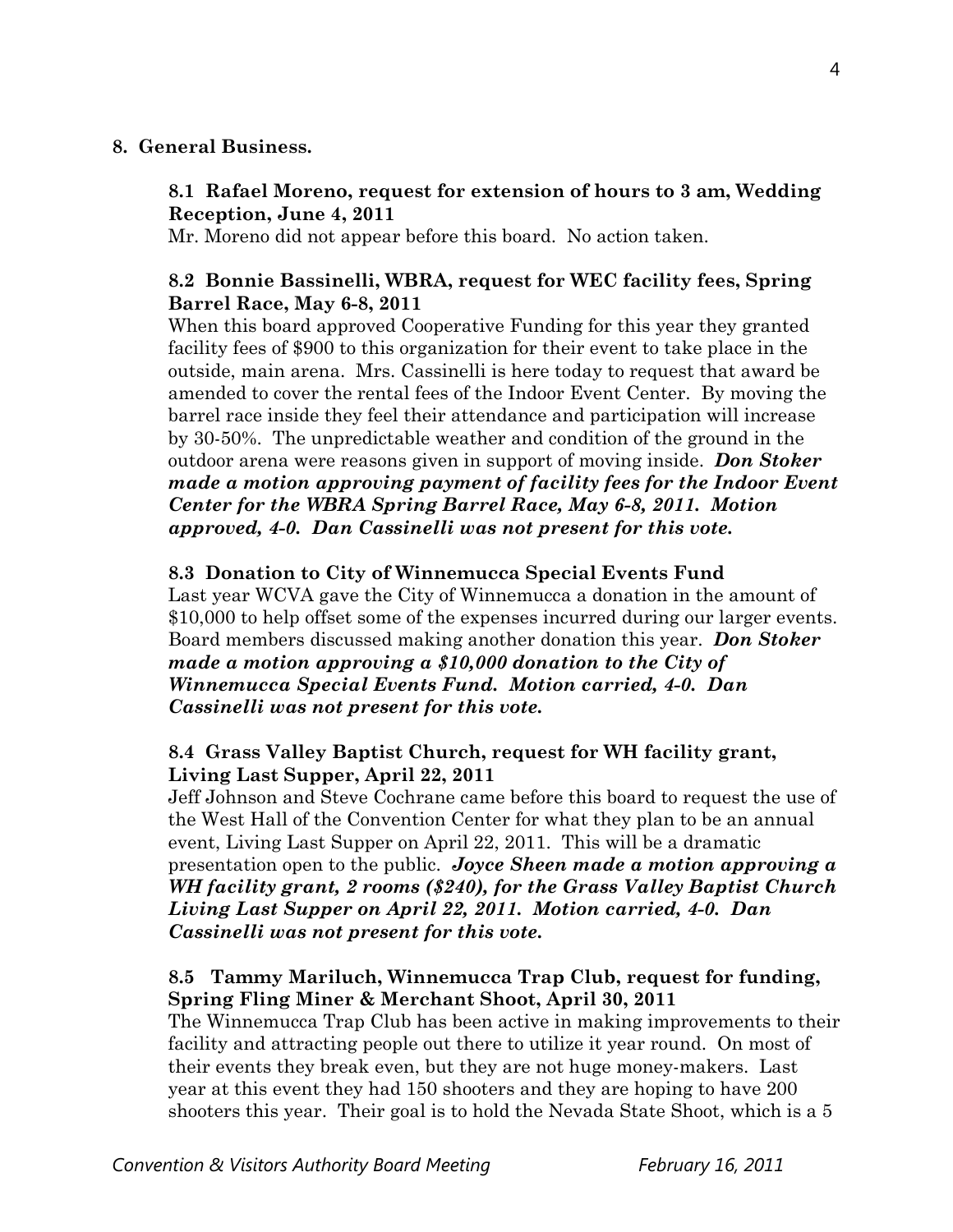day event. Tonight they are requesting \$2,000 to be used for advertising. *Joyce Sheen made a motion approving a \$2,000 grant to the Winnemucca Trap Club to be used for advertising for their Spring Fling Miner & Merchant Shoot on April 30, 2011. Motion carried unanimously, 5-0.* 

### **8.6 American Red Cross, request for EH facility & fees grant, Real Heroes Celebration, September 10, 2011**

Ami Rogers and Barbara Stanton are here tonight to request use of the EH for their Real Heroes Celebration and well as a grant to cover the linen, marquee, stages, etc. In the past the average attendance at this event has been approximately 150. This year they have commitments from law enforcement, military and first responders that they will attend so they are expecting a much larger crowd. This is their main fundraiser for the year. *Don Stoker made a motion to approve a facility and fees grant not to exceed \$1,500 for the American Red Cross Real Heroes Banquet, September 10, 2011. Motion carried unanimously, 5-0.* 

### **8.7 Billy Bell, Fort McDermitt Paiute-Shoshone Tribe, request for WH facility grant, April 2 & 3, 2011**

Billy Bell and Maxine Smart are before this board to request the use of the West Hall of the Convention Center for a Powwow – "Young Leaders-Old Ways". This would be a celebration of Native American culture and would be open to the public. They are planning to bring in many other tribes to participate as well. There was some question as to whether the Convention Center is the best venue to hold an event like this. They can attract hundreds of people between participants, spectators and vendors and often goes late into the night. The Indoor Event Center would probably be better but it is not available on this date. Kim will work with Mr. Bell and Ms. Smart to see if there is another date available so that the Event Center can be utilized. If the Indoor Event Center is not available, then another possibility is to use the Exhibit Hall in conjunction with the West Hall. *Don Stoker made a motion approving a WH facility grant in the amount of \$1,200 (2 days @ \$600/day) and payment of WEC facility fees, not to exceed \$3,000, for the "Young Leaders-Old Ways" Powwow. Date to be determined. Motion carried unanimously, 5-0.* 

## **8.8 Dawn Swanson, Advocates for Victims of Abuse, request for EH facility grant, April 2, 2011**

Ms. Swanson could not be there tonight but wrote a letter to the board outlining her event. *Rodd William Stowell made a motion approving a \$600 EH facility grant for the "Break the Silence" event sponsored by Advocates for Victims of Abuse on April 2, 2011. Motion carried unanimously, 5-0.*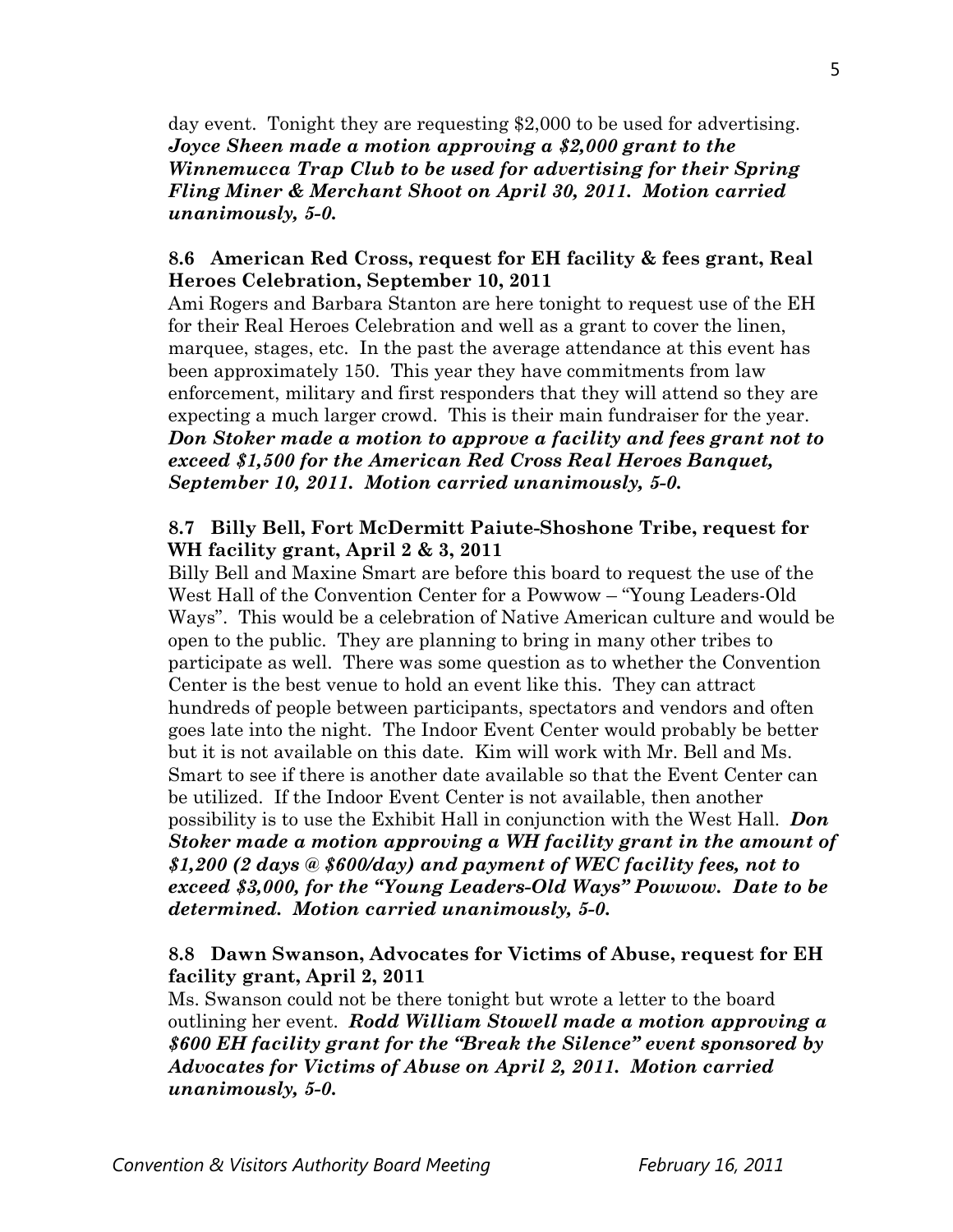### **8.9 Accommodation 9-month refund request, Zuza (\$354.60)**

### **8.10 Accommodation 9-month refund request, Miranda (\$775.78)**

*Terry Boyle made a motion to approve the 9-month accommodation tax refunds for Shirley Zuza (\$354.60) and Eleazar Miranda (\$775.78). Motion carried unanimously, 5-0.*

### **8.11 East Hall repairs & upgrades and possible grants status**

The wallpaper has been removed and the walls are to be textured. We are enclosing the Lounge so that it will be more conducive to meetings. Kim and Bill will begin to work on the specs for carpet. The parking structure still needs to be inspected by an engineer to make sure it is structurally sound.

### **9. Director's Report.**

### **9.1 Financial reports on WCVA events**

These are included in the board packets.

### **9.2 Bid request for WEC camping electrical hookups**

Kim is still working on the bid preparation. Hunewill has been working to level the dirt east of the Indoor Event Center.

### **9.3 Future of YESCO highway billboards**

We have three YESCO contracts expiring this spring. Kim has sent a letter to notify them that we may be making some changes to our marketing plan and do not want these billboards to re-new automatically. Kim will discuss our plans with their representative and bring a proposal to this board at a future meeting.

### **9.4 Electronic Convention Center marquees**

Kim has asked YESCO for a bid for two electronic marquees, one at each hall. Their price for both signs is \$95,720. This dollar amount will require that it go out to bid. We will need to get specs together if this is something the board would like to proceed with.

## **9.5 Purchase of restroom/shower trailer**

After last month's discussion about including an ADA restroom, Kim was able to get prices for units that met ADA requirements as well as a separate ADA restroom/shower. After some discussion about the best combination for our needs, board members came to the conclusion that we should proceed with 2-4 unit combo units (\$86,196) and rent an ADA compliant restroom. The total cost of this requires that we go out to bid before purchase. *Dan Cassinelli made a motion approving the purchase of 2-4 unit shower/restroom trailers at a cost not to exceed \$86,500. Kim and Bill*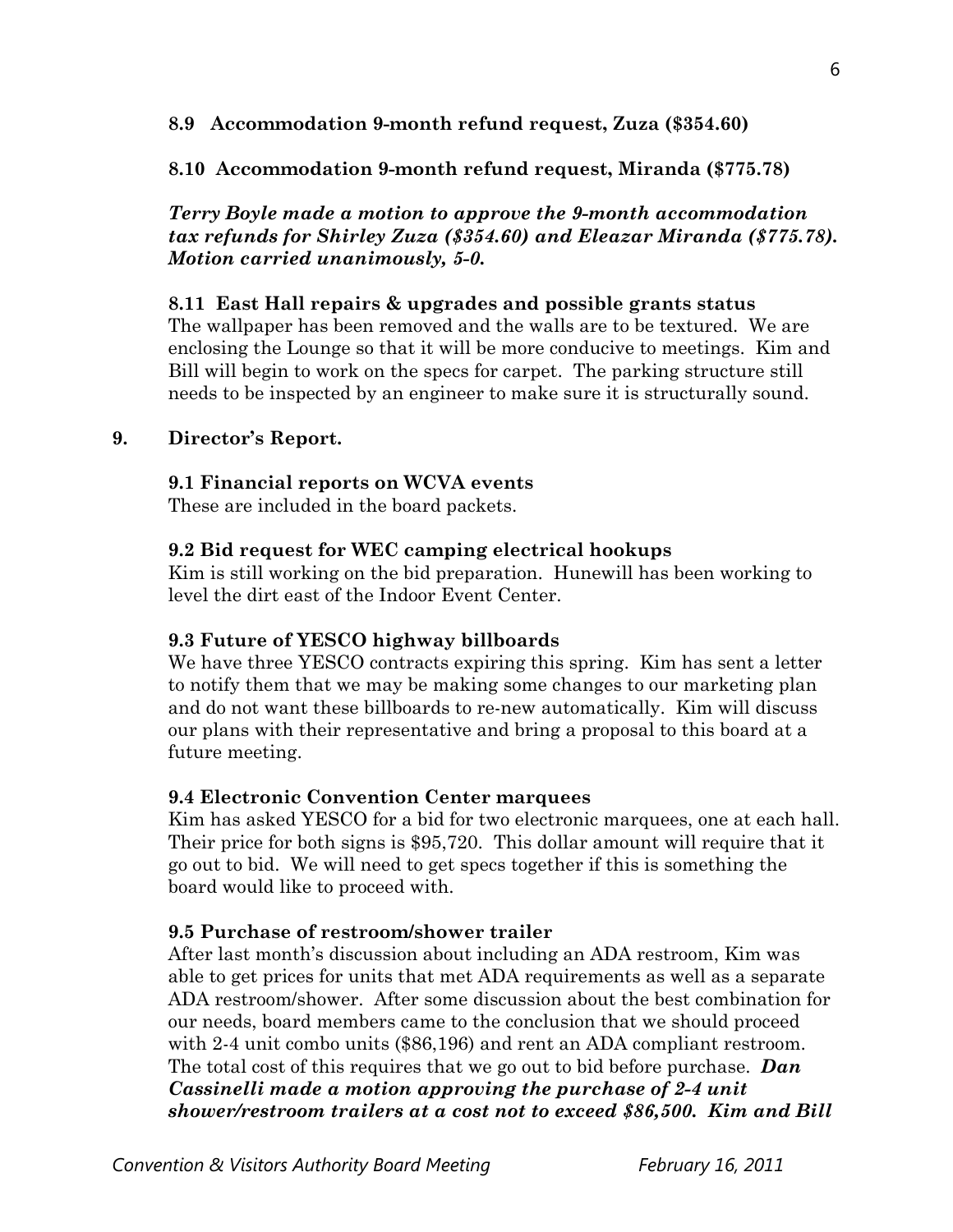### *are authorized to get the bid specs prepared and published as soon as possible. Motion carried unanimously, 5-0.*

Since the only location that requires an additional ADA restroom is the racetrack, Kim will research renting an ADA restroom during race season.

### **9.6 Update on purchase of WH chairs**

At our December 15, 2010 meeting this board approved the purchase of 450 banquet chairs at a cost of \$24,535.35. We placed the order and mailed our deposit after the meeting. Last month the company contacted Kim and said that their supplier had changed and the chairs were not the quality that we were expecting and they did not want us to be dissatisfied so were cancelling our order. They are researching other sources for those chairs and will contact us when they find some that they feel will meet our needs. We will put this on next month's agenda and will, hopefully, have another price quote from them.

### **10. Secretary and Counsel, Monthly report.**

#### **10.1 Monthly report including compliances**  No report.

 **10.2 Receipt of offer to sell old parking lot and adjacent parcel to WCVA, review of prior negotiations, legal matters, appraisal matters, discussion and possible action or actions on offer and on appraisal** Included in Bill's packet was a letter from Fred Twichell, on behalf of the Twichell Family Trust, inquiring if there was interest by this board in purchasing the vacant lots on Melarkey Street across from the Convention Center. They own two parcels and are offering to sell both for \$455,000.00. Bill had copies of NRS which outline the duties of this board in relation to the purchase of property and the process that must be followed. Since acquiring this lot to relieve some of the parking issues at the Convention Center has been something this board has discussed on several occasions, members felt they would like to proceed. At last month's meeting this board authorized Bill to proceed with the necessary appraisal if there was interest by the Twichell Family to sell these parcels. WCVA agreed to pay for the appraisal. *Don Stoker made a motion accepting the Twichell Family Trust's offer to sell their two parcels across from the Winnemucca Convention Center (APN 015-432-03, 015-432-05) to the Winnemucca Convention & Visitors Authority for \$455,000.00 upon receipt of the appraisal. Motion carried unanimously, 5-0.* 

Bill has letters from two appraisers qualified to do this type of commercial job and both have expressed interest in being hired to complete this report. One was from Reese Perkins. He agreed to have the report complete in 30 days and his fee is \$3,500. The other one is from William Tessler. He committed to completing this report in 30-45 days at a cost of \$2,500. Both are familiar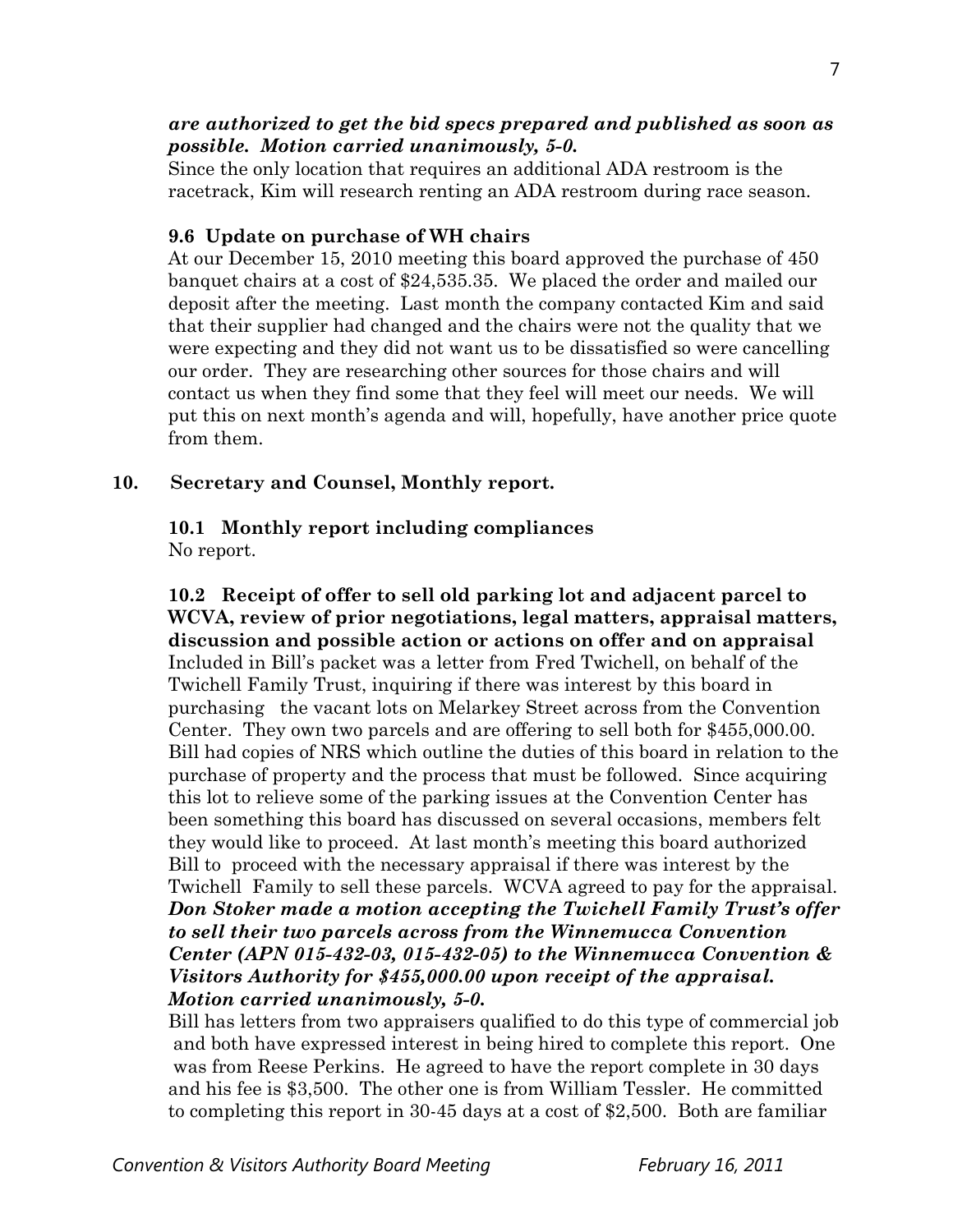with Humboldt County and have done appraisals for the county. Bill Macdonald will have to work with Bill Deist to discuss whether this matter has to go before the Humboldt County Commissioners before we proceed since we are, technically, a county entity. *Dan Cassinelli made a motion authorizing Bill Macdonald to enter into discussions with Humboldt County in order to proceed with an appraisal on the parcels discussed above. Upon approval by the county or at Mr. Deist's direction, Bill will contract with the least expensive appraiser. In this case, that would be Mr. Tessler at \$2,500. Motion carried unanimously, 5-0.* 

### **10.3 Report on delinquencies and liens status**  No report.

# **10.4 Prior meeting compliances**

No report.

**10.5 East Hall carpet and painting projects update**  Included in Director's Report.

## **11. Board Administrator.**

## **11.1 January Financial Reports**

Room tax collections are still strong so far this year.

## **12. Other Business.**

## **12.1 LGIP funds**

Interest on these funds is still pitiful. Kendall continues to work to make sure that we follow NRS as we try to invest some of this money elsewhere.

## **12.2 WCVA FY 2012 Budget**

Next month Kendall and Kim will present a tentative budget for board approval.

## **13. Regular Business. Next Meeting. The Board confirmed the next regular meeting date of Wednesday, March 16, 2011, 4:00 pm.**

## **15. Adjourn.** *Don Stoker made a motion to adjourn this meeting. Motion carried unanimously, 5-0.*

The meeting was adjourned at 6:30 pm to the next regular meeting, or to the earlier call of the Chairman or to the call of any three (3) members of the Board on three (3) working days notice.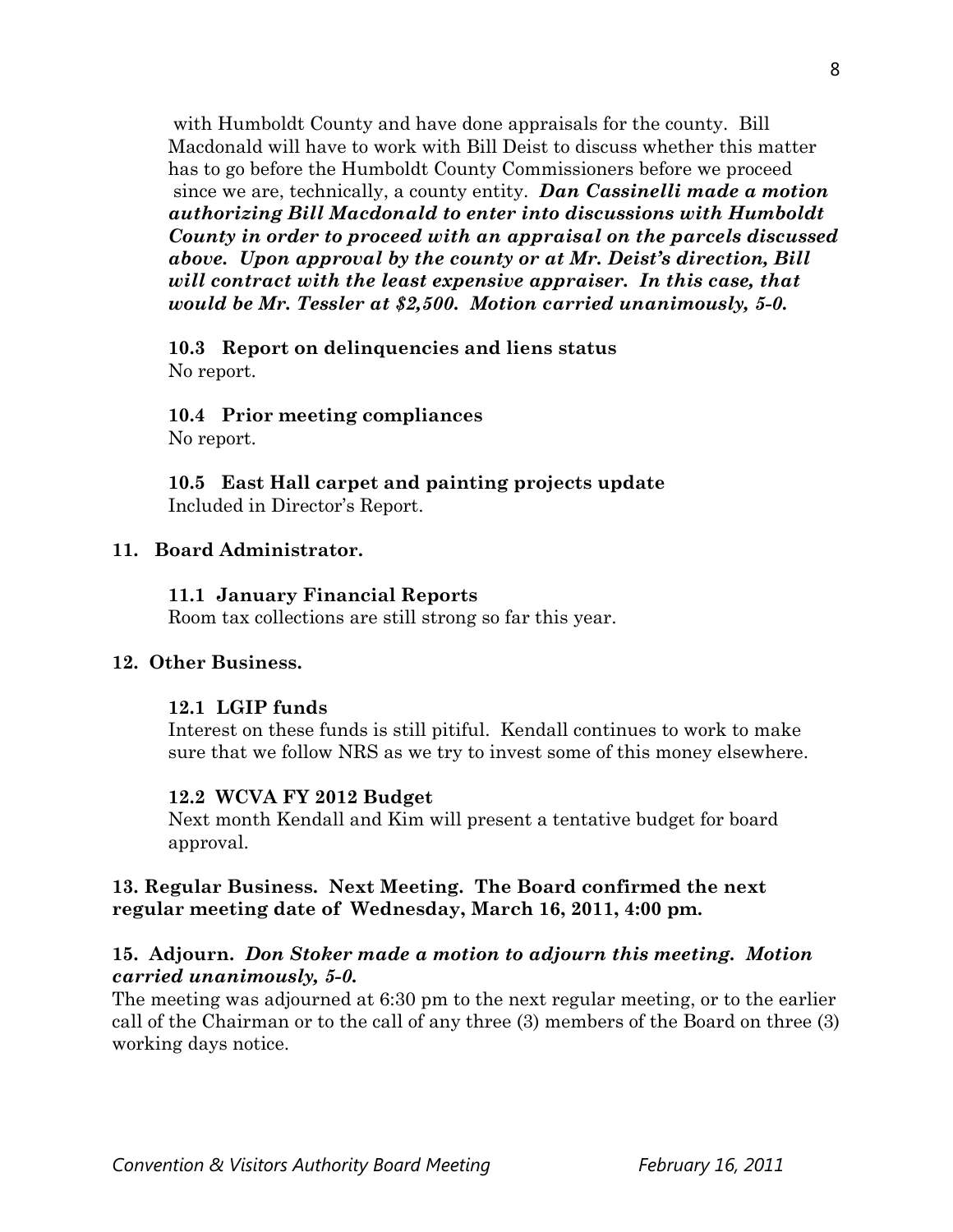9

Respectfully submitted,

Shelly Noble